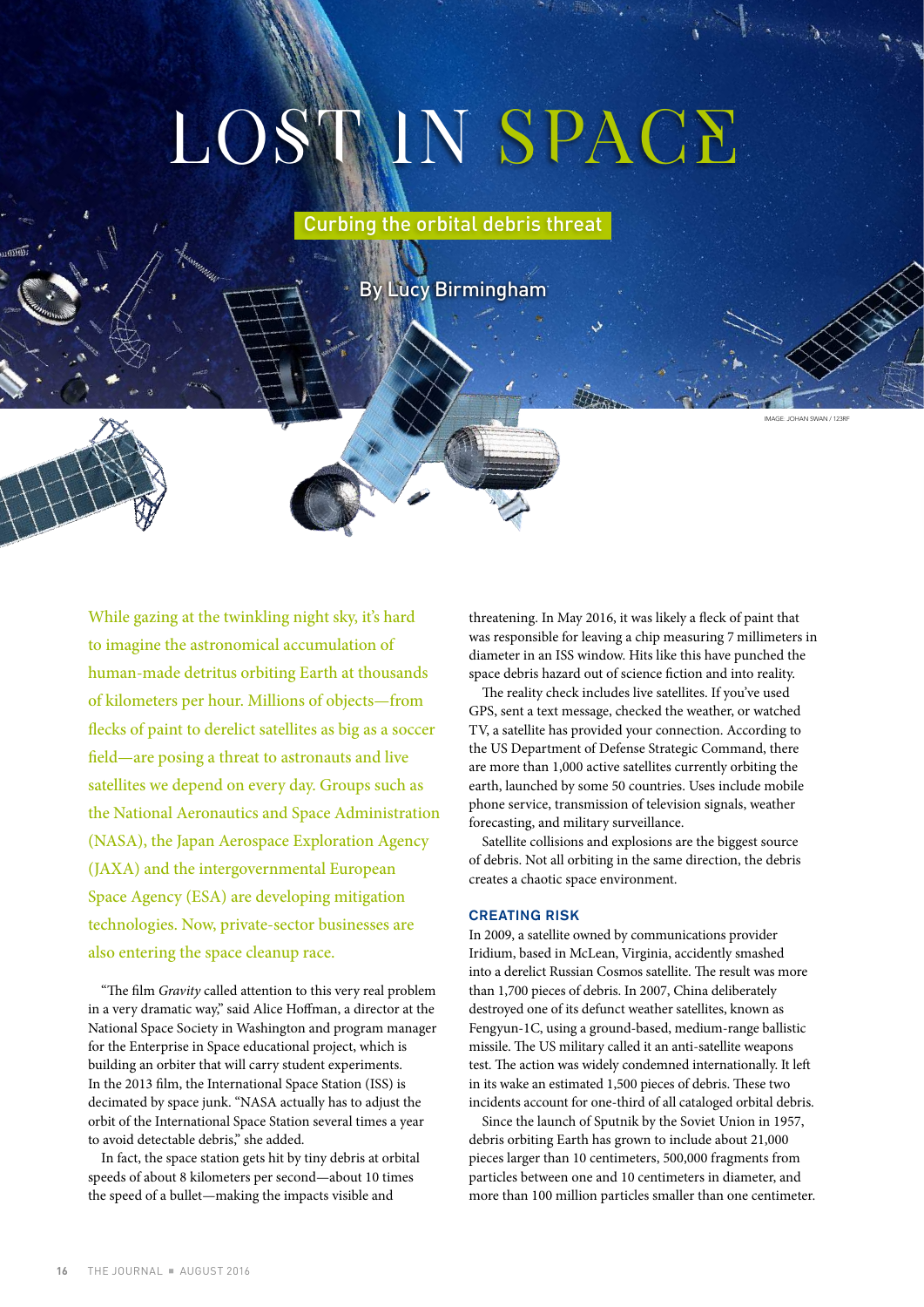"NASA actually has to adjust the orbit of the International Space Station several times a year to avoid detectable debris."



# Low Earth Orbit

180–2,000 km (112–1,243 miles) above Earth. Most debris is here.

# Medium Earth Orbit

2,000–35,780 km (1,243–22,232 miles) Most GPS satellites are here.

# Geostationary Orbit

above 35,780 km Commercial communications and broadcast satellites, and US spy satellites are here.

Most of the debris is in Low Earth Orbit, defined as 180–2,000 kilometers (112–1,243 miles) above Earth's surface. The 700–1,000 kilometer (435–621 mile) zone is the most congested. This is also where many live satellites are orbiting, partly because operational costs are reduced at lower altitudes. Satellites in this orbit are typically used for earth observation. The ISS, for example, orbits at an altitude of about 400 kilometers (249 miles).

Medium Earth Orbit, stretching from 2,000 to 35,780 kilometers (1,243–22,232 miles), is where GPS satellites typically live. Geostationary Orbit—above 35,780 kilometers—has been called "the most valuable real estate in space." It's where most commercial communications and broadcast satellites are parked, and where the US keeps its most sensitive national security satellites. (The moon, by contrast, orbits at a distance of about 384,000 kilometers or 238,607 miles.)

Space junk will eventually fall back toward Earth, and in most cases burn up as it re-enters the atmosphere. But it takes time: Several years for debris left in orbits below 600 kilometers; decades for debris at altitudes near 800 kilometers; and over a century for debris circling higher than 1,000 kilometers.

# **MITIGATION**

Tracking large space debris has involved research institutions, the military, space agencies, and defense contractors for decades. New, high-precision technology that tracks and gathers data on small debris is not only improving space situational awareness (SSA)—knowledge about what's happening in space—but also increasing commercial opportunities for private-sector businesses.

"The need for SSA data is going to grow tremendously," says Brian Weeden in *Via Satellite* magazine. A technical advisor for the Secure World Foundation, Weeden works on space sustainability issues. "The US military's tracking network is already stretched thin, and can't track smaller objects." He added, "With plans to potentially launch thousands of new satellites over the next several years, we are going to need a lot more data—and from a lot more diverse sources of data—than we have now in order to keep using space in a safe and efficient manner."

Ongoing military projects include Space Fence, which uses a ground-based radar tracking system built by aerospace giant Lockheed for the US Air Force. It will be based on the island of Kwajalein, in the Marshall Islands in the North Pacific. Testing has started and operations are slated to begin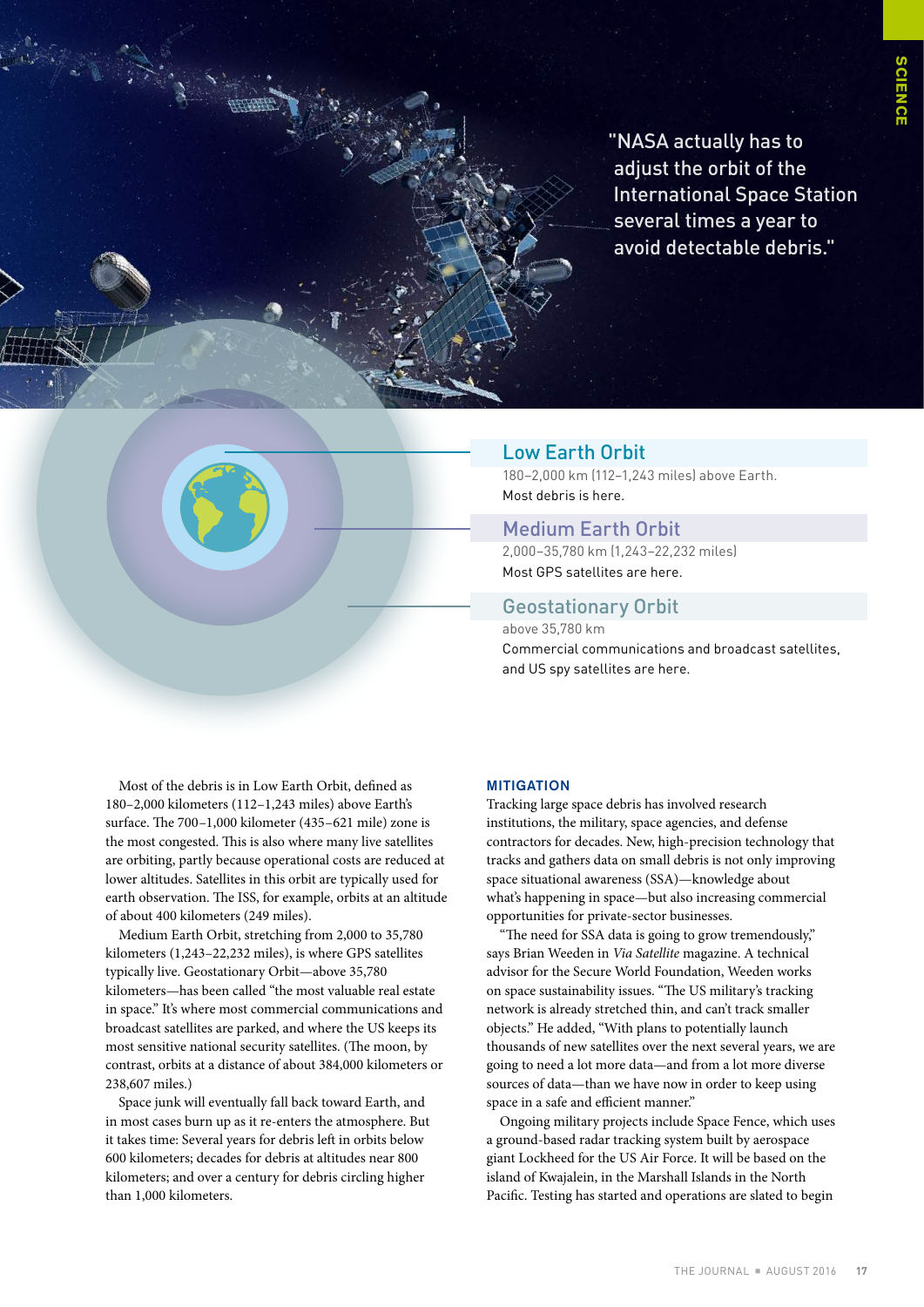in 2018. Space Fence will be tasked with tracking small space objects, perhaps down to a few centimeters in size. The data can be used to provide satellite operators with warnings about potential collisions. It could also be used to detect hostile threats to US military satellites, and those of its allies.

## TAKING ACTION

Private-sector companies are betting on SSA business opportunities. Singapore-based Astroscale has opened a satellite manufacturing facility in Tokyo and is planning to launch its data-gathering IDEA OSG1 satellite in March 2017. "We're hoping to attract customers among

space agencies, private satellite firms, and universities who want tracked data on small-size debris for mapping purposes," said Miki Ito, president of Astroscale Japan. "They'll be able to use the information to protect satellite equipment."

The human-made detritus they're

targeting are pieces less than a millimeter in size, probably making Astroscale the first space debris service of its kind. The timing is right. Satellite operators are used to getting debris data from the US government at no cost, but complaints have been growing about the volume and quality of the data.

Astroscale will also launch its active debris removal (ADR) satellite ADRAS 1 in 2018. The debris will be captured using panels covered with adhesive specially formulated by a Japanese maker. "Adhesive is the best material," said Ito. "There's no need for mechanical or electrical parts, so the satellite is very simple and lightweight."

The company raised about \$43 million (¥4.4 billion) in venture capital from private and public sources for its two satellite projects. "We cannot rely on a one-time subsidy from the government, so making a business model is the

Now, private-sector businesses are also entering the space cleanup race.

key," explained Astroscale CEO Nobu Okada, who founded the company in 2013. "The government sector has to think about lots of coordination. We still have a lot to solve, but we can keep moving forward inch by inch. This is the competitive advantage of the private sector."

With their business model and multi-purpose technology in hand, Astroscale is also hoping to ride a new wave of internet satellite launches that are likely to need servicing. Since 2015, about 10 companies have announced plans to launch a constellation of cross-linked satellites into low Earth orbit. In four to five years, these will provide highspeed Internet service. Most are not government-backed

projects and rely on venture capital.

"Costwise, some are more realistic than others," said Philippe Moreels, Astroscale's head of strategy and business development. "We believe they might need some support making sure that they remove their satellites after usage to make room for new replenishment satellites." The companies

include OneWeb with plans to launch 900 satellites, LeoSat with 100, SpaceX with 4,000, and Samsung with 4,600.

Other private-sector players joining the space cleanup competition include California-based Global Aerospace Corporation. The company is now developing its Gossamer Orbit Lowering Device (GOLD), designed to de-orbit satellites and large orbital debris. The patented system uses an ultra-thin balloon "envelope" that attaches to debris and inflates with gas. The resulting atmospheric drag enables the ultralight balloon to lower the object from its orbital path and descend into the atmosphere, where it burns up.

"We are leveraging the scalability properties of GOLD to make it applicable to space objects of all sizes, from CubeSats [miniaturized research satellites] to large space platforms," said Vice President and Business Development Manager Dr. Nicola Sarzi-Amade. "We also expect to help develop new technology related to orbital debris detection and tracking, which would be in support not only of GOLD but also of various other orbital debris mitigation and remediation approaches."

Astroscale's IDEA OSG1 (right) will be launched in 2017. The ADRAS 1 (left) will enter orbit in 2018.